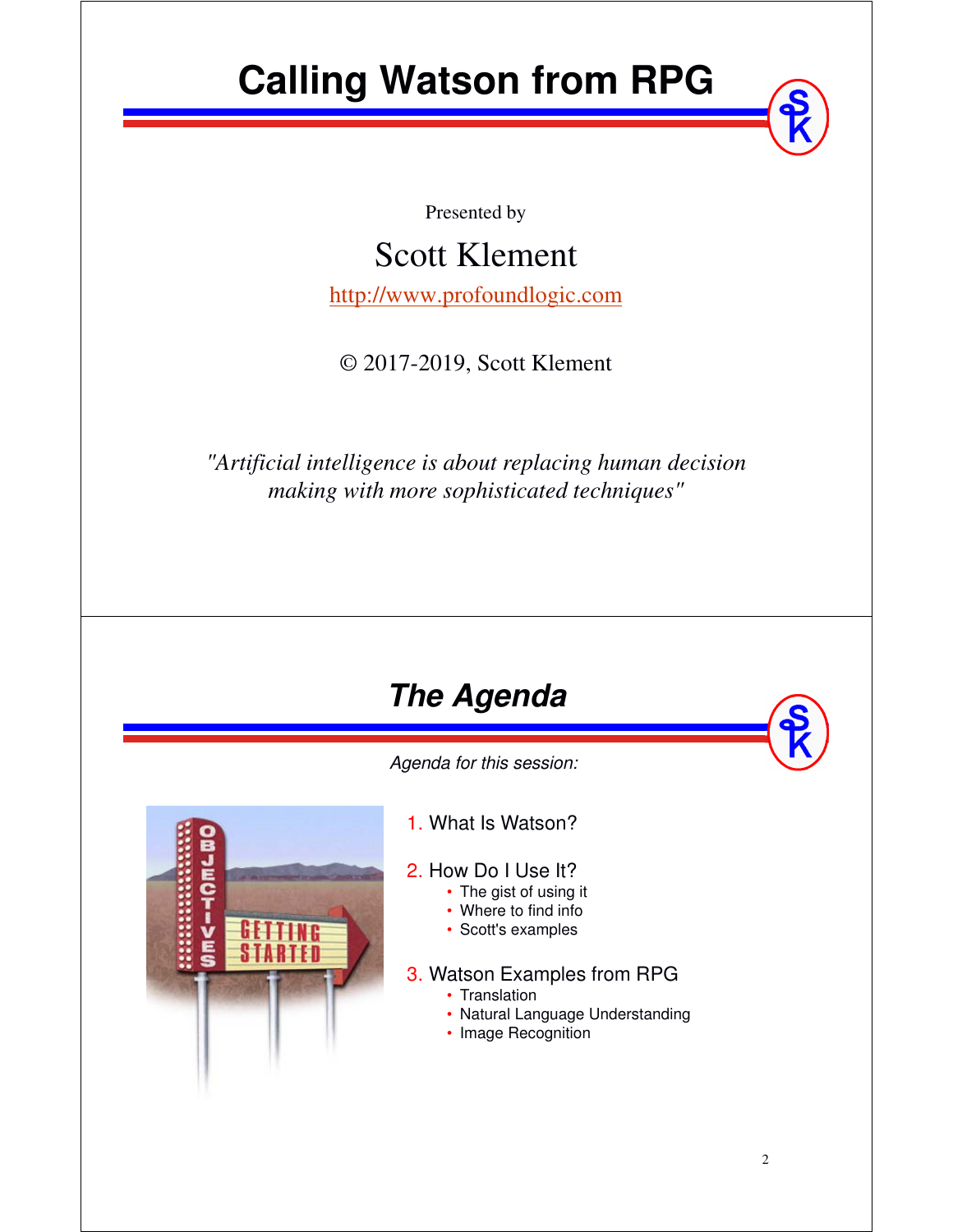### **What is Watson?**



•IBM's "cognitive" platform

• Aritificial Intelligence (AI)

- Understand things normally understood only by humans
- Originally played "Jeopardy!"
- Set up and customize for your needs.

### **Available Two Ways**

### Watson runs on POWER hardware.

- but, software requires IBM's own Watson (linux-based) platform
- Set up by IBM Watson experts

### 1. Some big companies have set up Watson on-site

- •(working with IBM experts)
- 2. Anyone can utilitize it via IBM Cloud (formerly: Bluemix)
	- this is the only way I've had the opportunity to try it.

### IBM Cloud is a platform as a service (PaaS) that:

- Provides a Web Service API (often just called "API")
- You can run it from any application that can do web service calls
- Available for free or very low cost.
- Pay more if your usage is higher.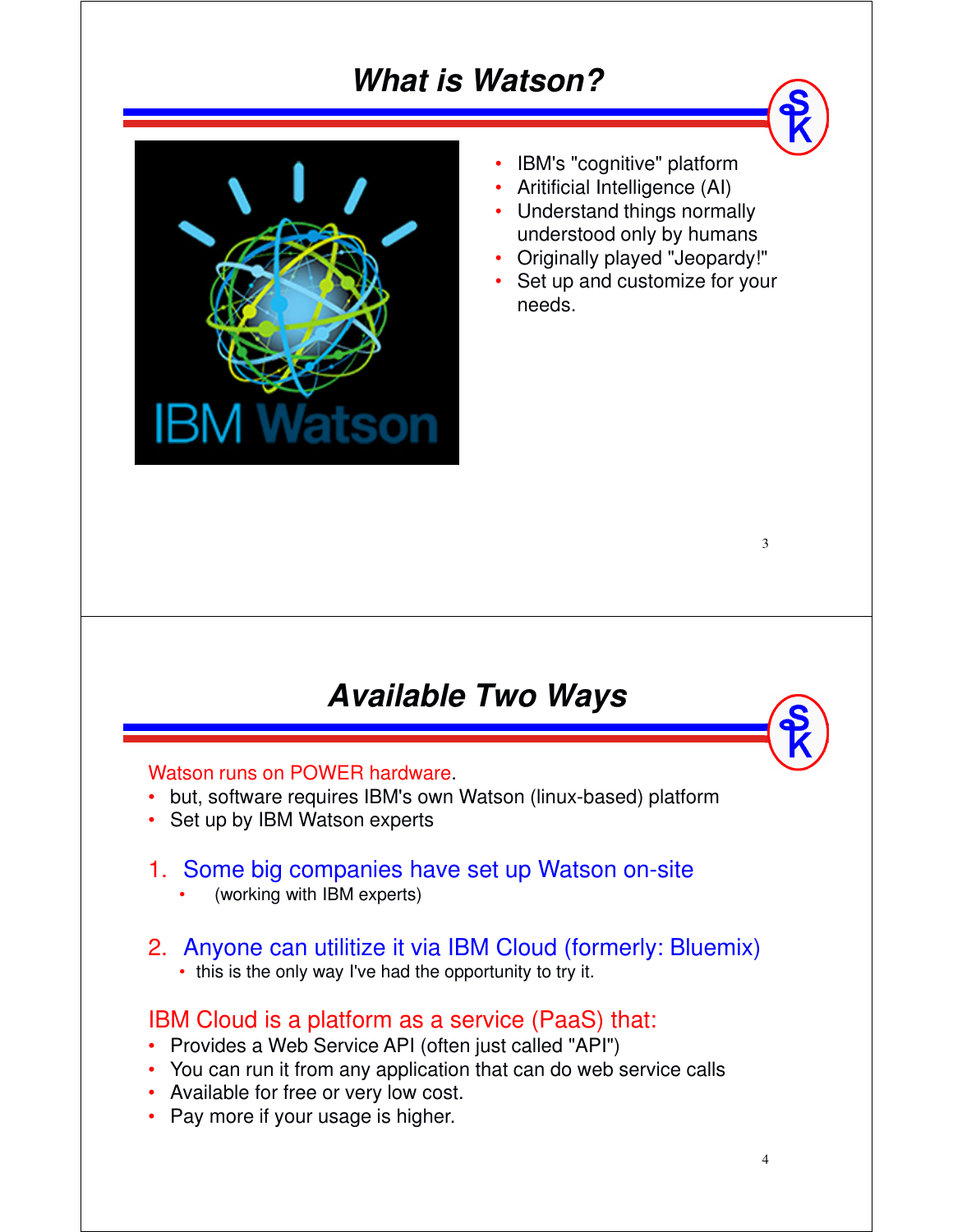### **Taking a Tour of the Web Site**

https://www.ibm.com/watson/ Home Page for Watson:

https://www.ibm.com/watson/products-services/ https://www.ibm.com/cloud/ai The Products/Services Available (i.e. interesting part)

Signing Up for IBM Cloud (free)

• The above links have "sign up" options at the top

## **Inside Your IBM Cloud Account**

After logging in there is more information

- • "Catalog" shows the APIs available
	- Watson APIs are under "AI"
	- IBM Cloud has other (non-Watson) APIs as well
- •You can set up a given service to run in your account
- You can read about the APIs, see docs and demos as well
- This is what your RPG programs will actually connect to
- This is what you can use directly.
- •Dashboard/apps shows what you currently have set up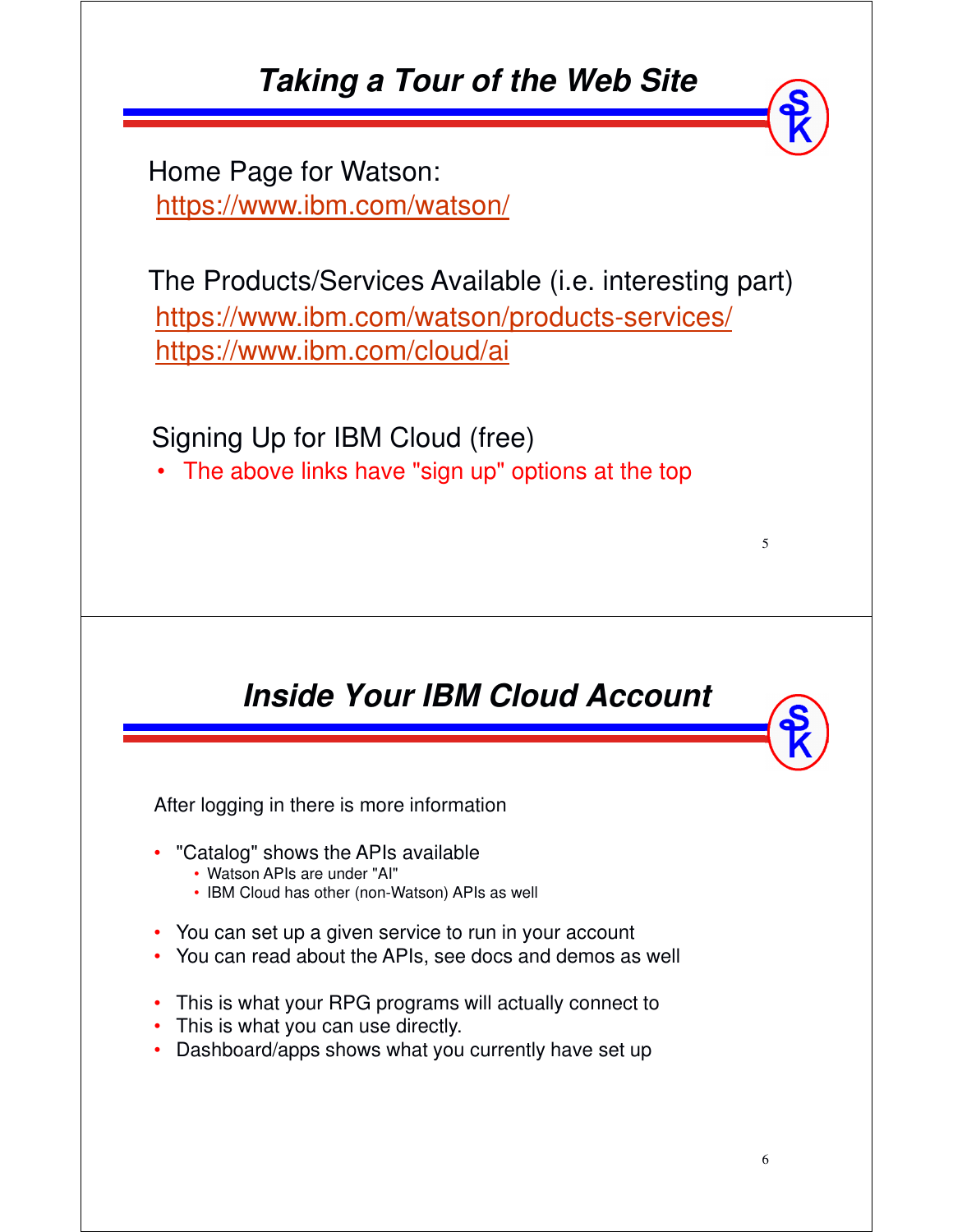### **Watson Docs / Examples**



### **Create a Service on your IBM Cloud**

These are the fields you'll need to provide. (You can usually just take the defaults.)

- Service Name = Unique name for your newly created service. IBM Cloud will generate a name, but you can change it to whatever you like.
- • Region to deploy in = Which IBM Cloud server location. Pick the one closest to you for best performance.
- Resource Group = Your organization.
- Tags = Space you set up when you signed up
- •View Docs / View API Docs / Terms = Information for you

#### After creating

- it will take you to a getting started tutorial page to learn more
- You can access your already-set-up services in the Dashboard
	- Getting Started Tutorial
	- API Docs
	- Service credentials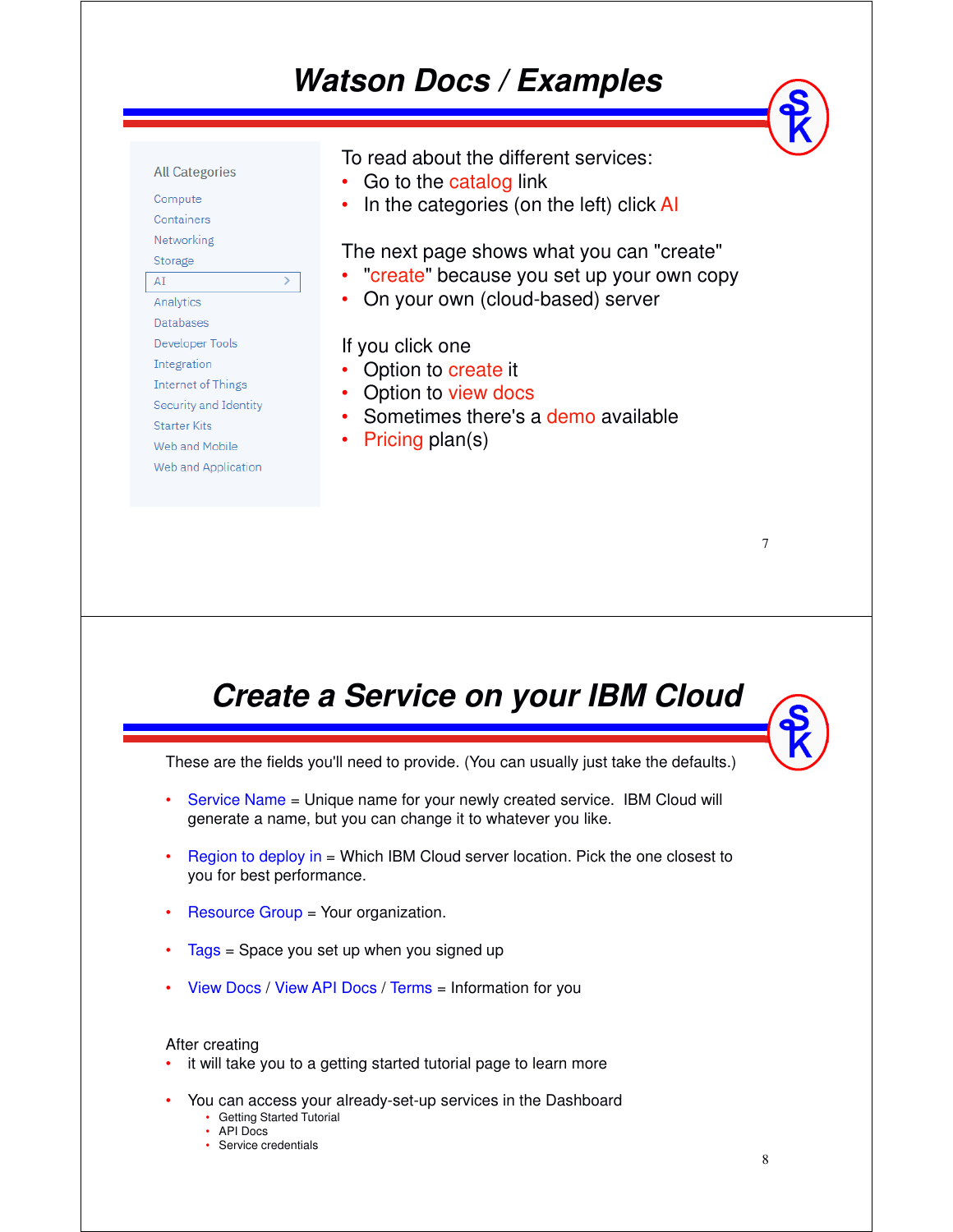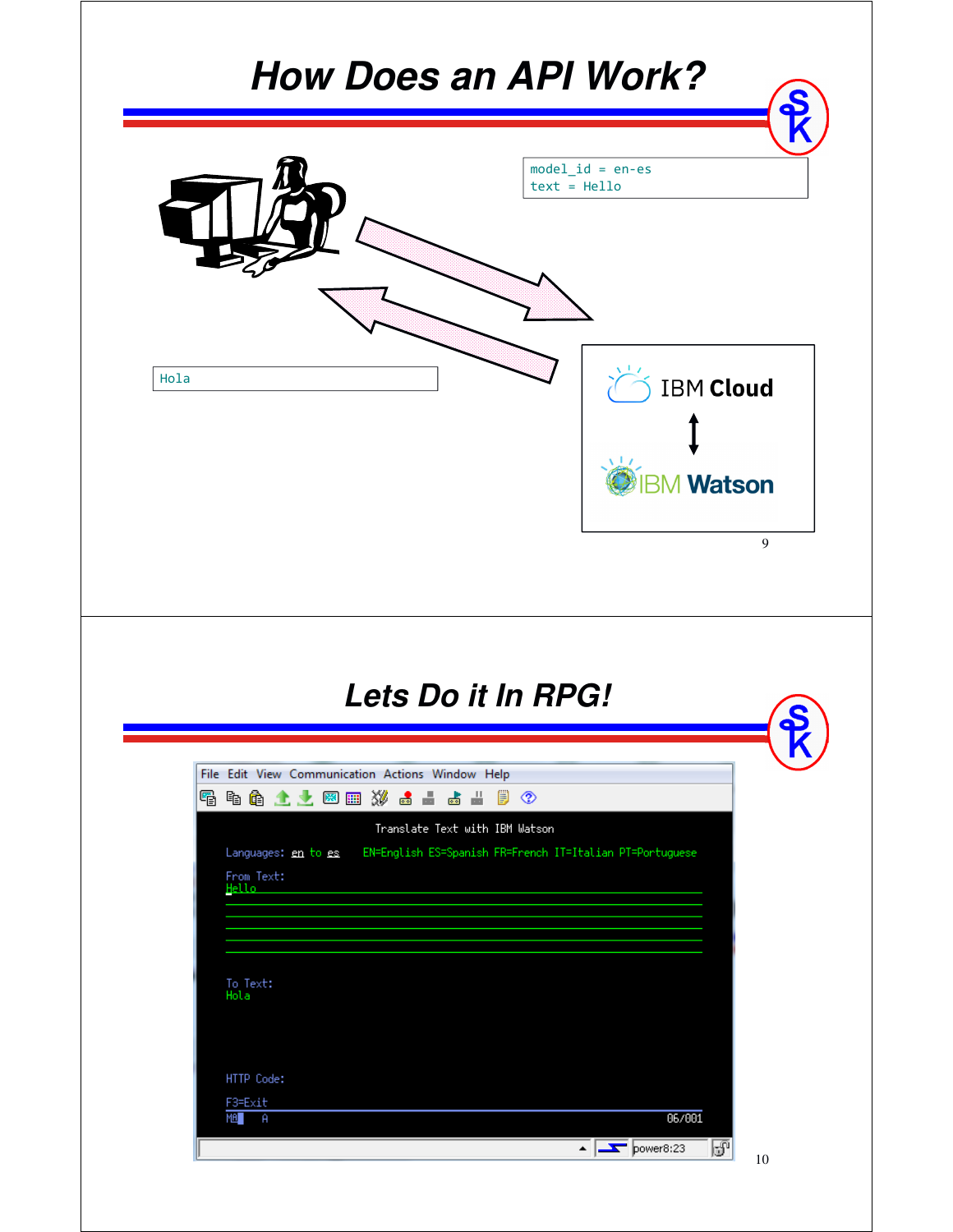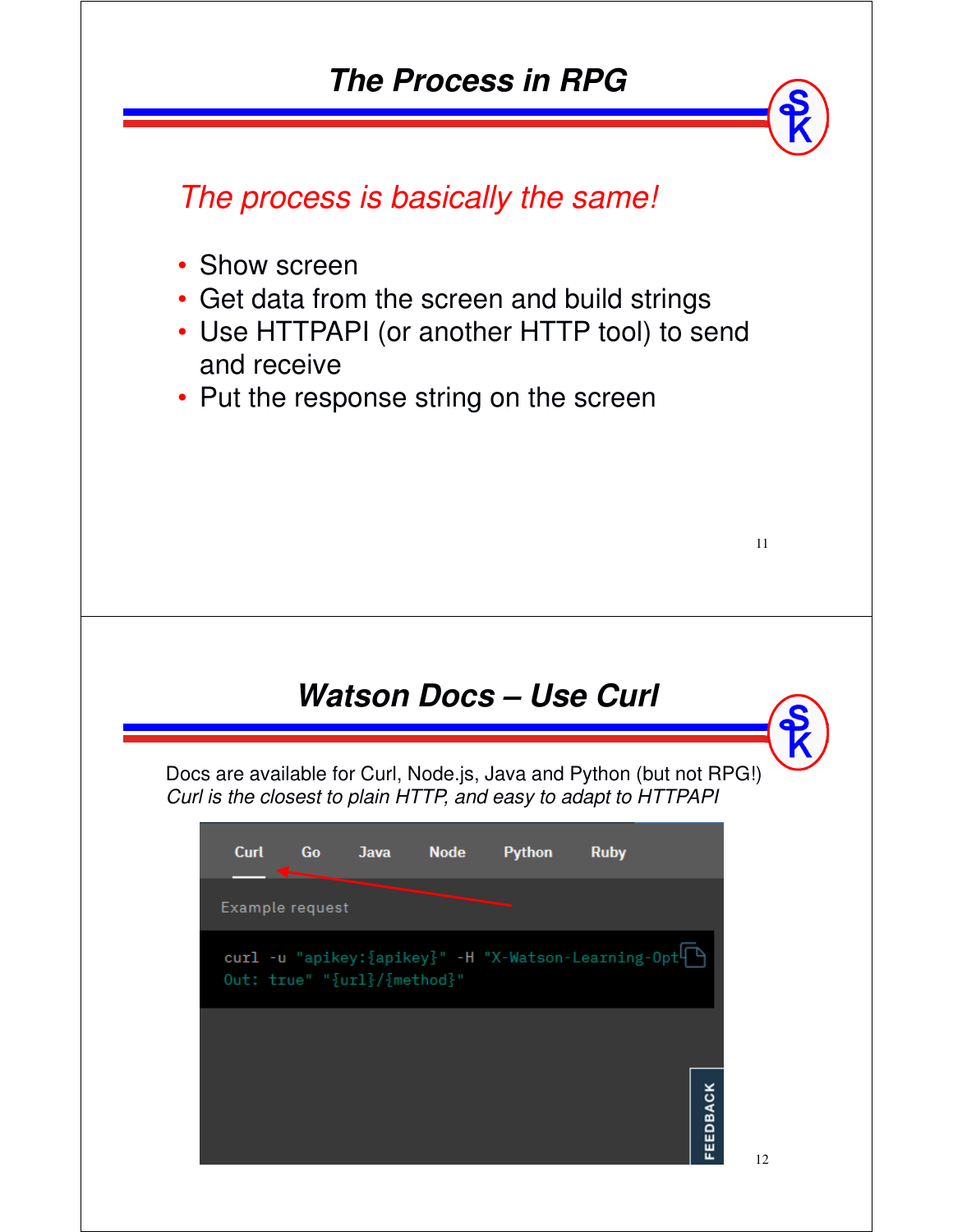### **Watson Docs – Use Curl**

Curl Is:

- command-line tool for HTTP and many other network protocols
- freely available (open source)
- most commonly found on Linux
- but, can run on IBM i in PASE (AIX version)
- or on Windows, Mac OS, Linux, FreeBSD, etc.

The Curl Home Page: https://curl.haxx.se

The Curl Manual (to understand what the options do): https://curl.haxx.se/docs/manpage.html

*You will mainly use curl to test out and understand the Watson services, but will adapt them to HTTPAPI (or another HTTP tool for RPG) for production use. For that reason, I recommend running it on your PC.*

| ٠<br>٠           |
|------------------|
| I<br>I<br>÷<br>v |

### **About HTTPAPI**

- HTTPAPI lets you make HTTP calls from RPG
- by Scott Klement, started in 2001 but please use the latest!
- freely available (open source) at no charge
- very versatile
- •very fast

Main routines that we want to use:

- http  $req = routine$  for making an HTTP request (i.e. calling a URL)
- http\_stmf = implified version of http\_req when data sent/received is an IFS file
- http\_string = simplified version of http\_req when data send/received is in strings

Other routines that complement the main ones:

- http\_setOption = sets various options to control how HTTPAPI works
- http setAuth = sets userid/password used by the HTTP protocol
- http debug = generates a file in the IFS with diagnostic information
- http error = retrieves the last error that occurred in an HTTPAPI routine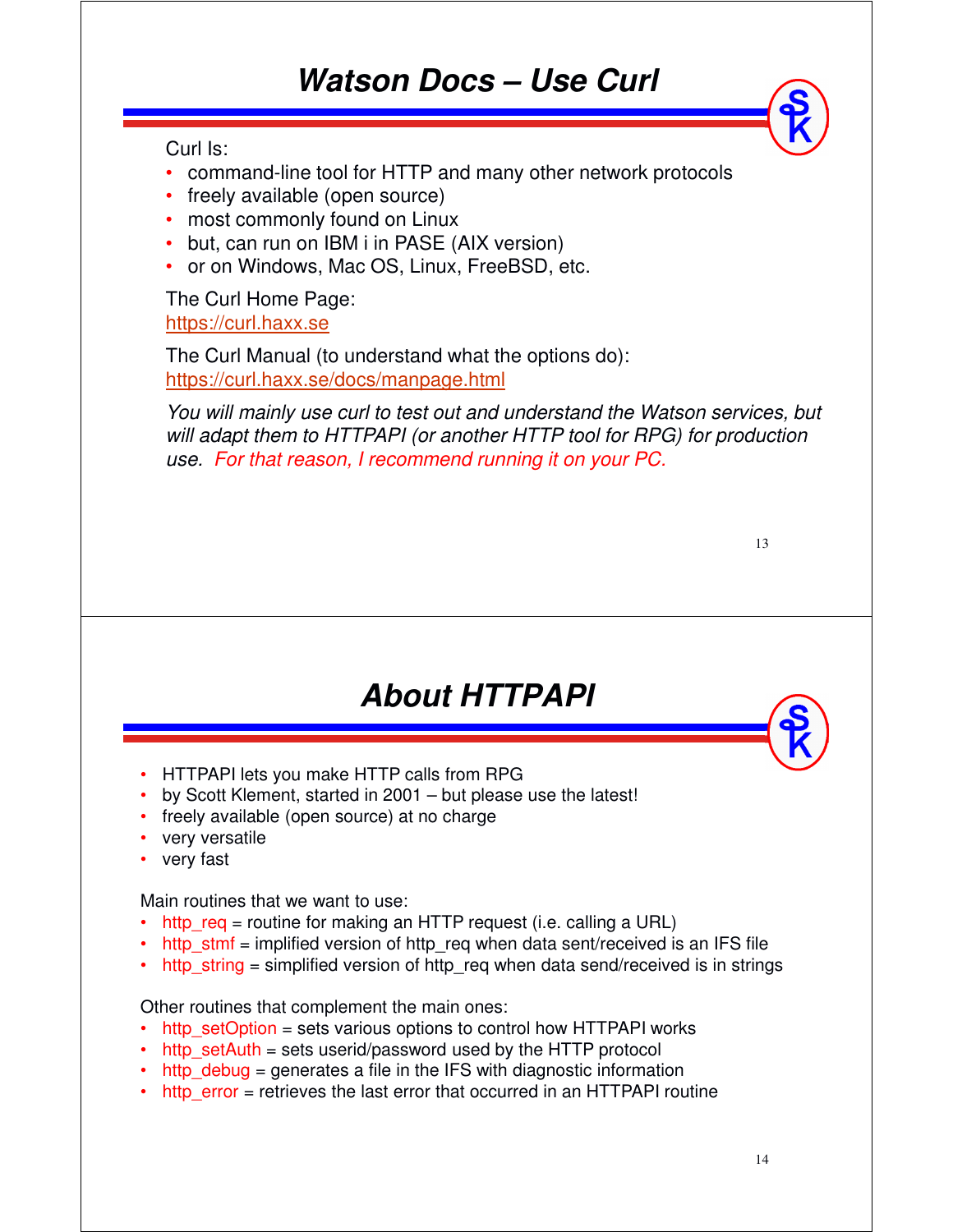# **Adapting Curl to HTTPAPI**

| <b>CURL OPTION</b>                  | <b>HTTPAPI Option</b>                                                                                 |  |
|-------------------------------------|-------------------------------------------------------------------------------------------------------|--|
| -X or --request with POST or GET    | "type" parameter $=$ POST or GET                                                                      |  |
| No -X or $-$ request specified      | "type" parameter $=$ GET                                                                              |  |
| -u or --user with "user:pass"       | Use HTTP_setAuth(HTTP_AUTH_BASIC: 'user': 'pass')                                                     |  |
| -H or --header with "content-type"  | "contentType" parameter                                                                               |  |
| -H or --header but not content-type | Use HTTP_xproc(HTTP_POINT_ADDL_HEADER)<br>See Translation with JSON example.                          |  |
| -d or --data                        | SendStr or SendStmf parameter                                                                         |  |
| $-F$ or $-form$                     | SendStr or SendStmf encoded with "multipart/form-data" (MFD)<br><b>See Visual Recognition Example</b> |  |
| Use of $@$ to get from file         | Use http_req or http_stmf with SendStmf parameter                                                     |  |
| URL parameter                       | URL parameter                                                                                         |  |
| Output                              | Use Response or Result Stmf/String parameters<br>Or return value from http_string() API.              |  |

15

### **Adapting from Curl -- Example**

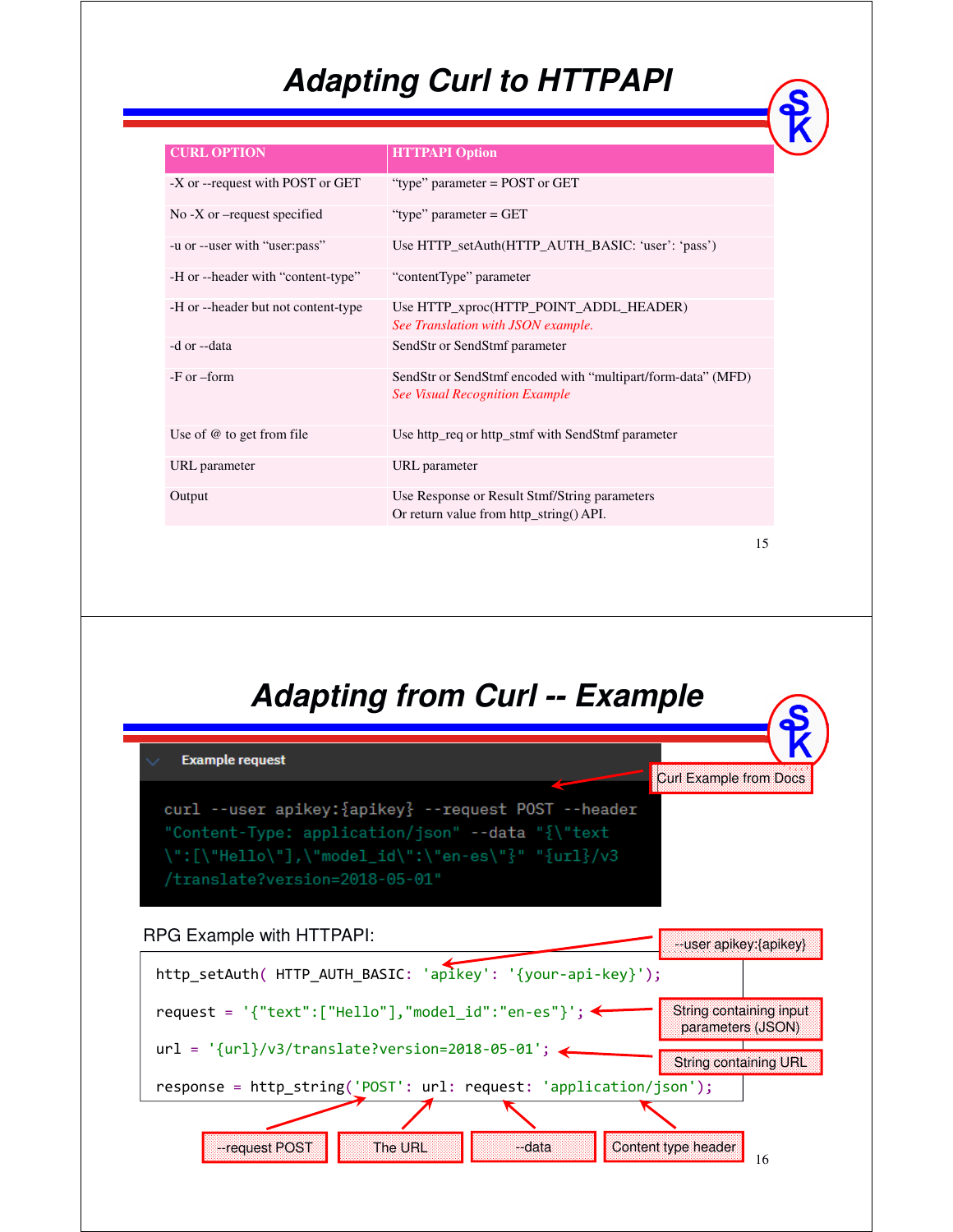## **Media Types (aka MIME types)**

Various internet protocols use media types (also called "MIME" types) to identify the data type of something.

- $text/plain = a plain text document$
- application/json = a JSON document
- $\frac{image/ipeq}{=} a$ . JPG image or picture
- •etc.

These HTTP headers can be used to communicate with an API about what sort of data we're sending and/or receiving back.

- $\text{content-type header} = \text{the type of the document we're sending}$
- accept header = the type of the document we want to receive back

**Parameters Are Encoded in JSON** JSON is a data format used to make a string from program variables • Here used to represent input/output parameters • Made of strings, numbers, arrays and data structures Or a combination of the above! Example JSON: { { "source": "en",<br>" teliget: es,  $\vert$ . • { } represents a data structure (called "object" in JSON terminology) • This structure has two subfields named "model id" and "text" "target": "es", "text": ["Hello", "How Are You?"] } This is an alternative input parameter list, also found in Watson docs

- Data In quotes is a string
- [ ] represents an array. "text" is an array containing two elements, both strings.
- All one string. Computer doesn't care about indenting/linefeeds.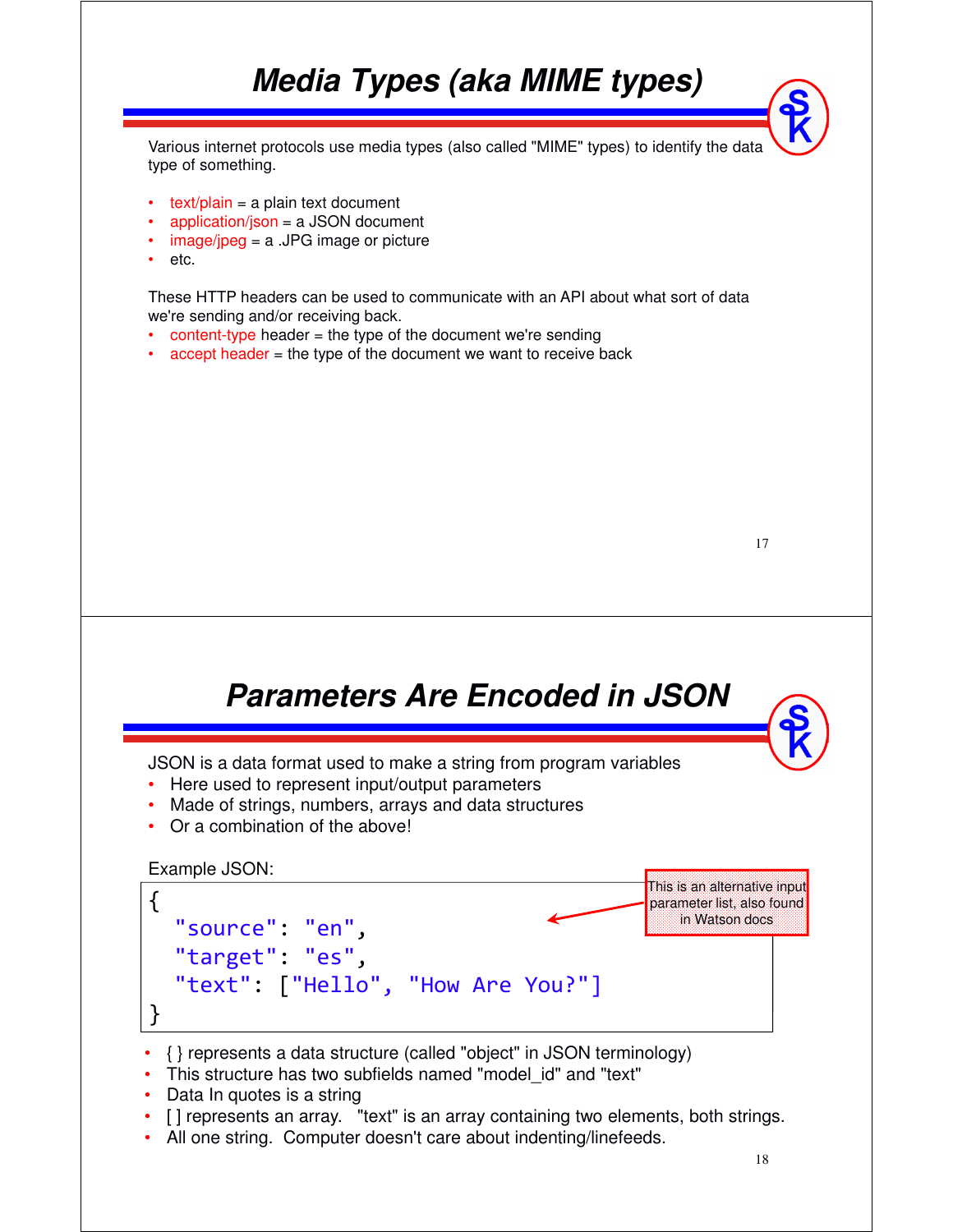

Very quick introduction to the YAJL tools for generating JSON documents:

- •yajl\_genOpen / yajl\_genClose start/stop the JSON generator
- •yajl\_beginObj / yajl\_endObj create a JSON object (the stuff in curly braces)
- yajl\_addChar adds a character string to the open object
- yajl\_addNum, yajl\_addBool, yajl\_beginArray, yajl\_endArray also available
- yajl\_copyBufStr copies the generated JSON buffer to an RPG string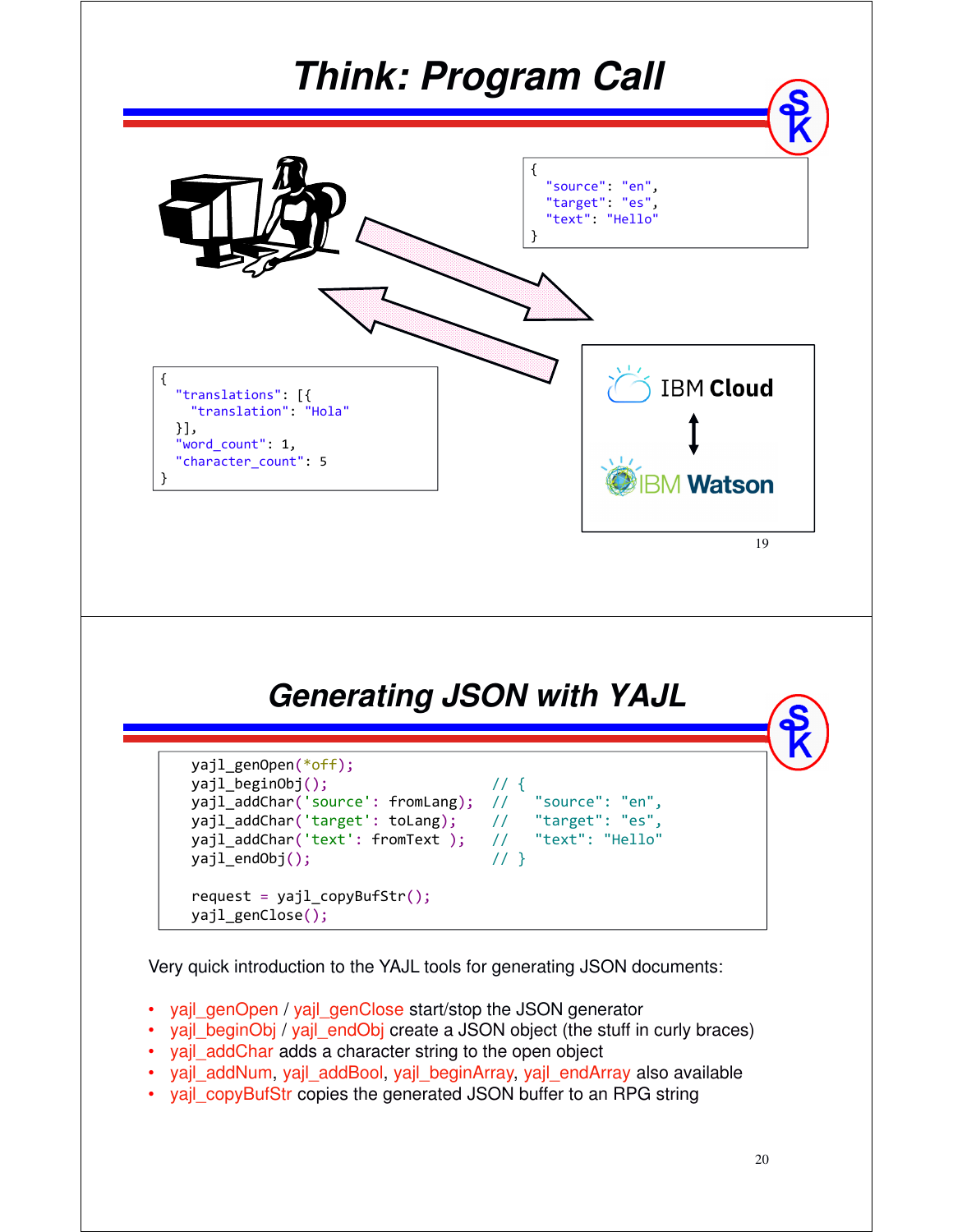## **Reading JSON with DATA-INTO**

{

}

```
dcl-ds result qualified;
 dcl-ds translations dim(1);
   translation varchar(1000);
 end-ds;
 word_count int(10);
 character count int(10);
end-ds;
```

```
"translations": [{
  "translation": "{string}"
}],
"word count": {number},
"character count": {number}
```
You must declare an RPG variable that matches the JSON

- •{ } JSON objects match RPG DS (dcl-ds)
- [] JSON arrays match RPG arrays (DIM)
- Field names must be the same
- •JSON Strings (quoted) match RPG char, varchar, ucs2, etc
- JSON Numbers (unquoted) match RPG packed, zoned, integer, etc.

Then use DATA-INTO opcode:

DATA-INTO result %DATA(response) %PARSER('YAJLINTO');

YAJLINTO is a parser for data-into that comes with the YAJL download.

```
21
```
# **Translate with JSON (1 of 5)**

To put all of these concepts together, here's the full RPG code for the translate example, using JSON rather than plain text.

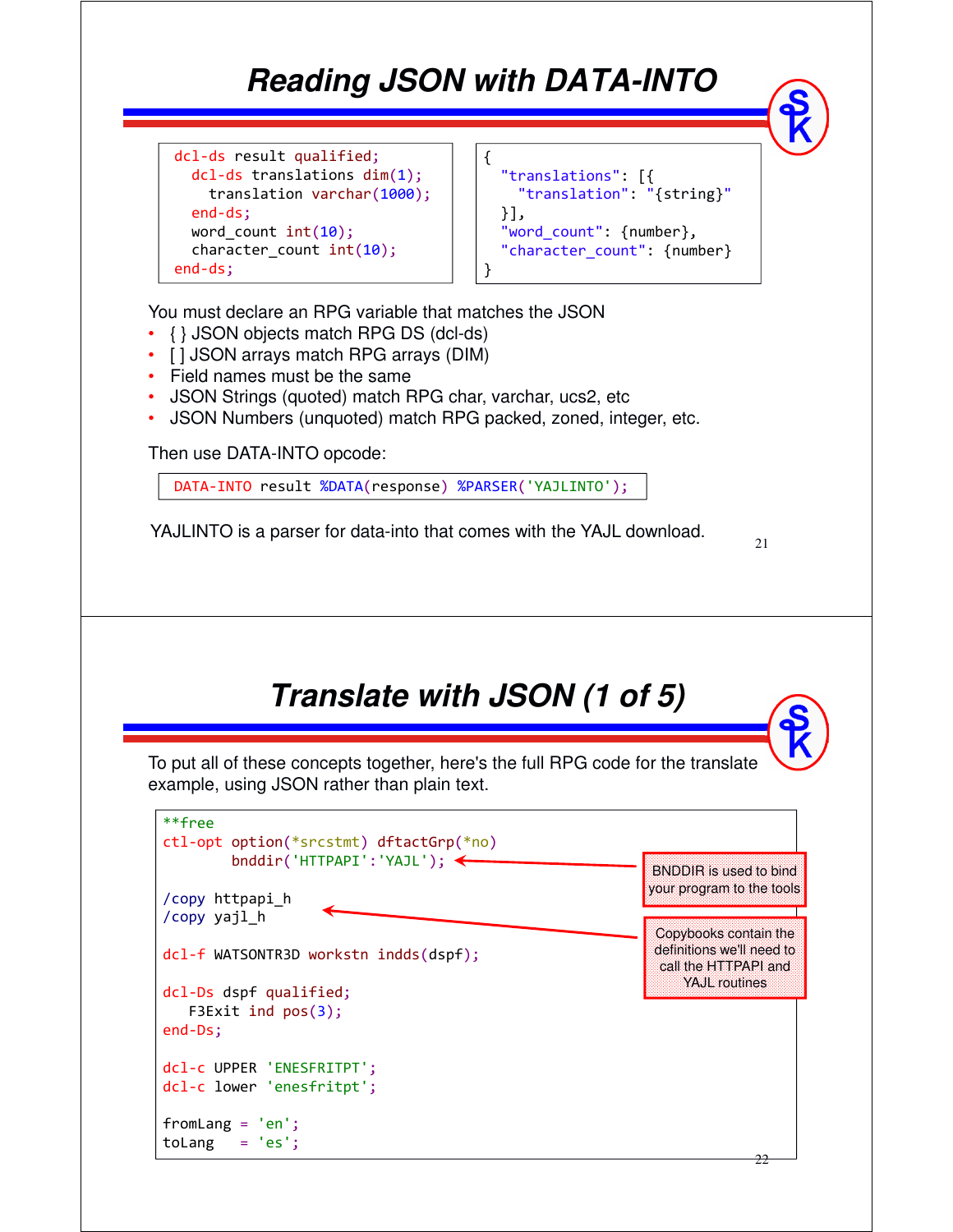### **Translate with JSON (2 of 5)**

Main loop controls the flow of the program, repeating the screen until F3 key is pressed.



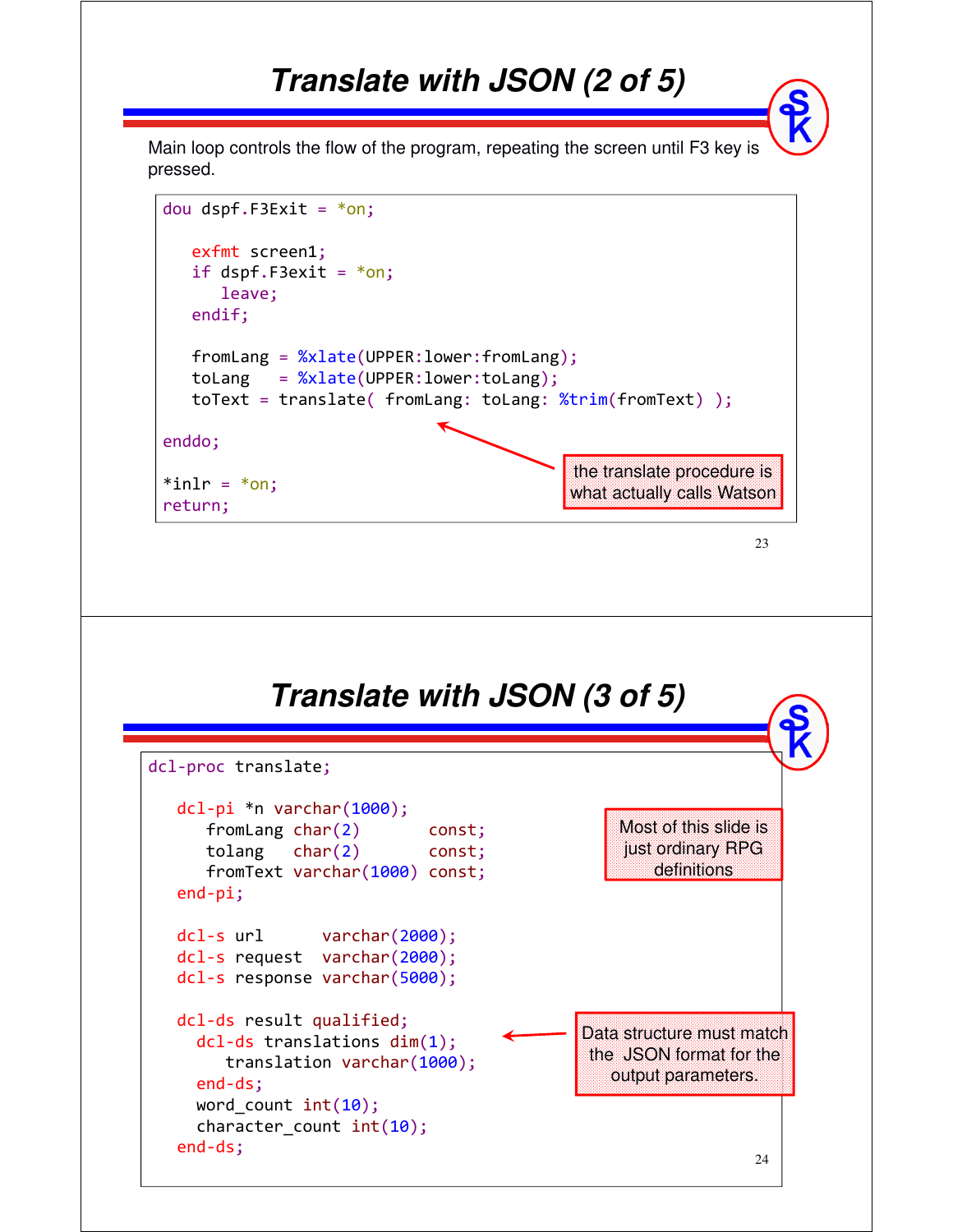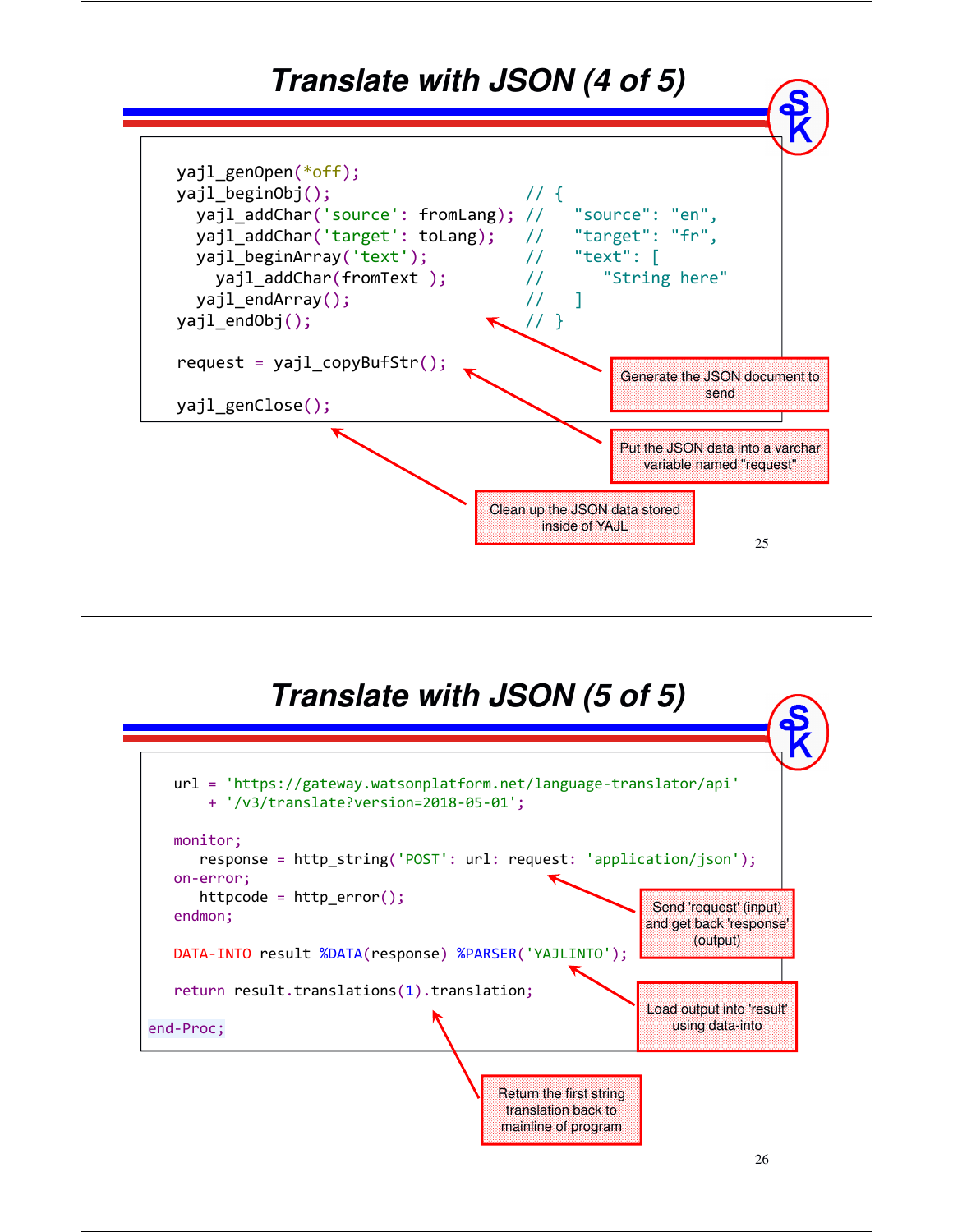### **Got the Idea?**

You now know the basics of how to call the Watson services from RPG.

- •Find the service you want
- •Create it
- •Read the documentation for that service
- •Use "curl" examples
- Adapt the "curl" examples to HTTPAPI

Following the same techniques will allow you to call any of Watson's services!

27

### **Example of Finding Approved Vendors**

This Example uses Watson's *Natural Language Understanding* API

- •Loop through a table (PF) with approved vendor's web sites
- •Ask Watson to analyze them and find keywords on their site
- Put the keywords in a file
- •Allow the user to query the file by keyword

| File Edit View Communication Actions Window Help |                           |  |  |  |
|--------------------------------------------------|---------------------------|--|--|--|
| 电角 土土 网囲 30 晶晶晶晶圆 ①<br>嘺                         |                           |  |  |  |
| Approved Vendor Keyword Search                   |                           |  |  |  |
| Keywords containing: RELIABLE                    |                           |  |  |  |
| Opt Vendor Vendor Name                           | Keuword                   |  |  |  |
| 0115653 itransition                              | RELIABLE MARKET ANALYSIS  |  |  |  |
| 0115697 AhelioTech                               | RELIABLE SOLUTION         |  |  |  |
| 0116855 TPP Wholesale                            | RELIABLE CLOUD TECHNOLOGY |  |  |  |
| 0116855 TPP Wholesale                            | RELIABLE HOSTING PLATFORM |  |  |  |
|                                                  |                           |  |  |  |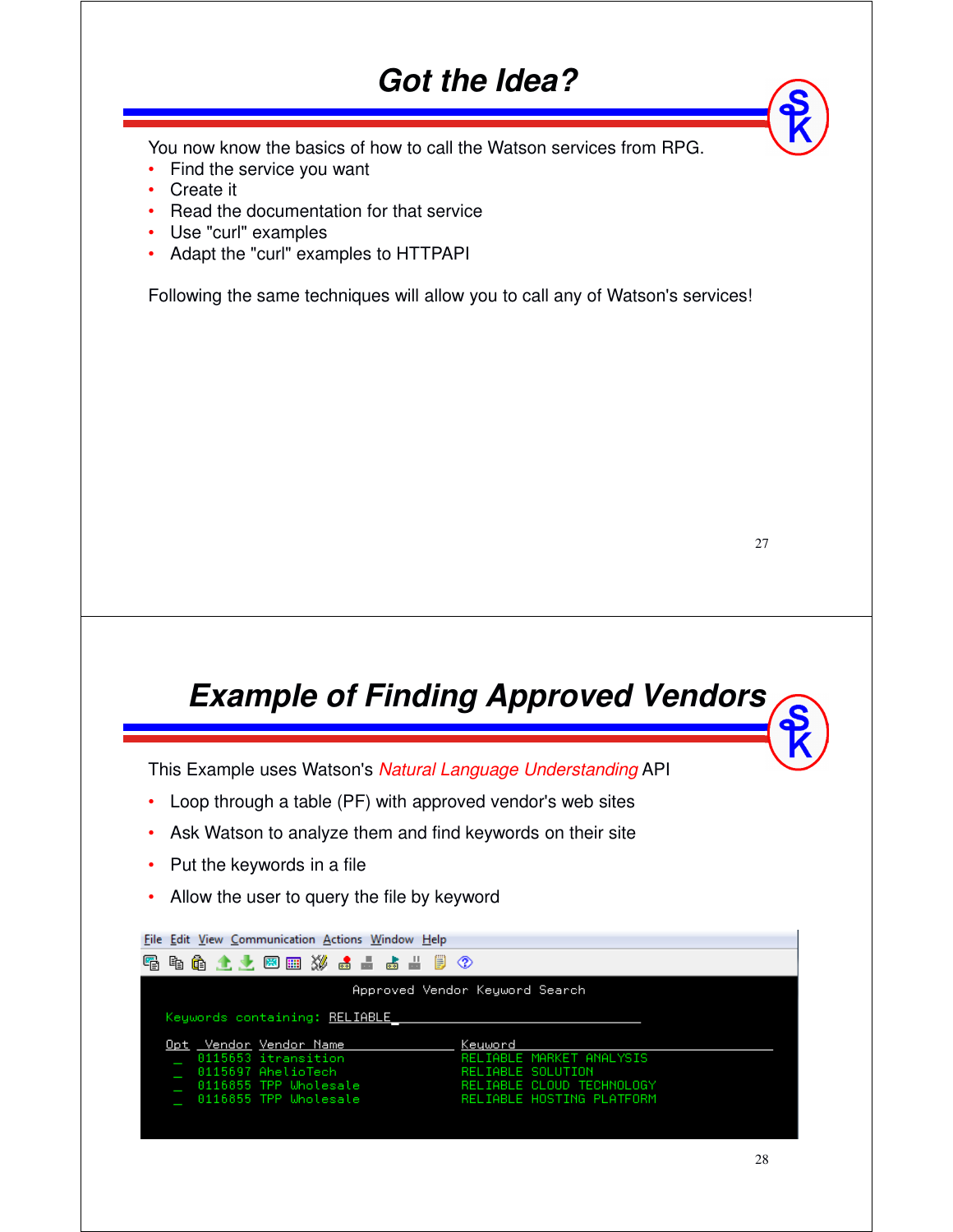### **The AVLIST Table**

This is what the "AVLIST" (approved vendor list) table (PF) looks like (excerpt)

| <b>VNUM</b> | <b>VNAME</b>                         | <b>VURL</b>                                                    |
|-------------|--------------------------------------|----------------------------------------------------------------|
| 115671      | Catapult                             | http://www.catapultsystems.com/?utm_campaign=Generic&utm_sc    |
| 115673      | <b>KSM Consulting</b>                | https://www.ksmconsulting.com/                                 |
| 115675      | Moser Consulting                     | https://www.moserit.com/                                       |
| 115677      | Aurora IT Consulting                 | http://auroraitconsulting.com/                                 |
| 115679      | Perficient                           | http://www.perficient.com/                                     |
| 115681      | TCS Network Consulting Inc           | http://www.tcsconsulting.net/                                  |
| 115683      | <b>Irvine Technology Corporation</b> | http://www.irvinetechcorp.com/                                 |
| 115685      | eGuard Technology Services           | https://www.equardtech.com/                                    |
| 115687      | Dataprise                            | https://www.dataprise.com/                                     |
| 115691      | TeamLogic IT                         | http://www.teamlogicitwportlandor.com/                         |
| 115693      | Procomp Group                        | http://www.procompgroup.com/                                   |
| 115697      | AhelioTech                           | https://www.aheliotech.com/                                    |
| 116781      | EnterCloud                           | https://www.entercloudsuite.com/en/                            |
|             | 116855 TPP Wholesale                 | https://www.tppwholesale.com.au/doud-reseller-hosting/         |
| 116867      | <b>VOIP Routes</b>                   | http://www.voiproutes.com/                                     |
| 116947      | Press <sub>8</sub>                   | https://www.press8.com/why-press-8/                            |
| 116989      | Ring Central                         | https://www.ringcentral.com/office/features/voip/overview.html |

#### 29

### **Natural Language Understanding (1 of 5)**

This is the main loop that controls the program to analyze the vendor's sites:

```
exec SQL declare C1 cursor for
  select * from AVLIST;
exec SQL open C1;
exec SQL fetch next from C1 into :AVLIST;
dow sqlstt='00000';
  request = createJsonRequest(AVLIST);
  monitor;
     response = http_string('POST': url: request: 'application/json');
   on-error;
     response = '';
   endmon;
  extractKeywords(AVLIST.VNUM: response);
   exec SQL fetch next from C1 into :AVLIST;
enddo;
exec SQL close C1;
```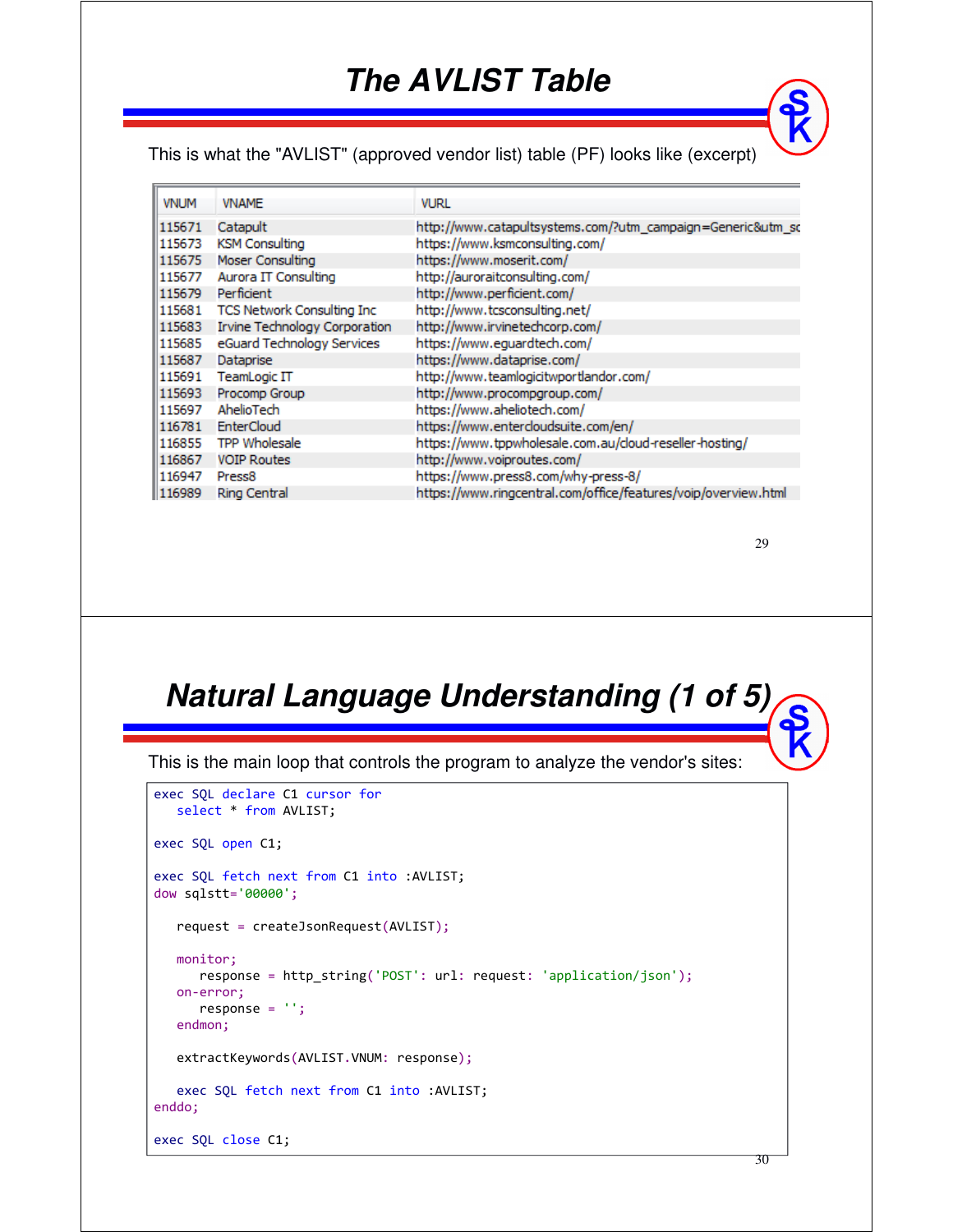### **Natural Language Understanding (2 of 5)**

Create the JSON document that is sent to Watson to tell it what to do.



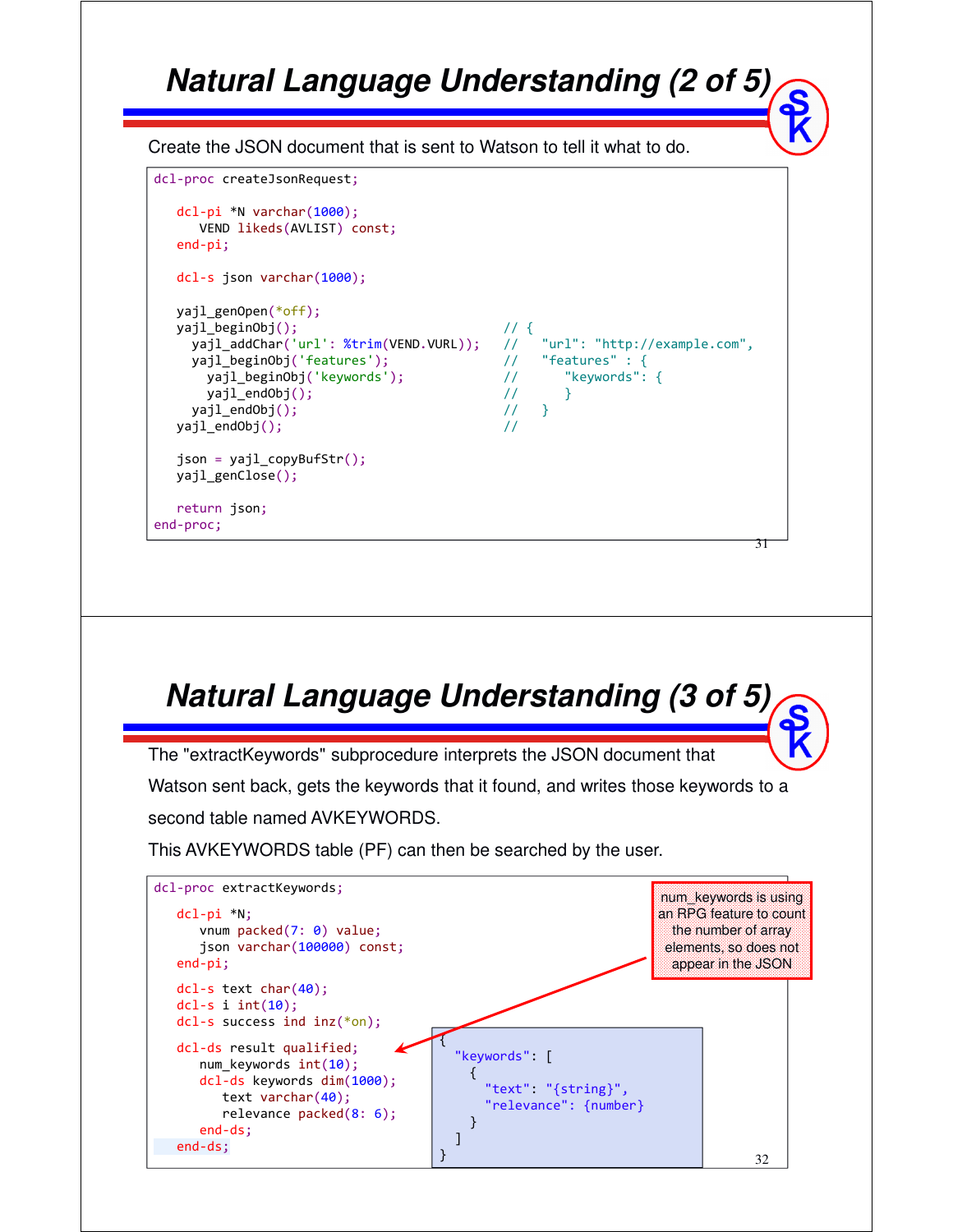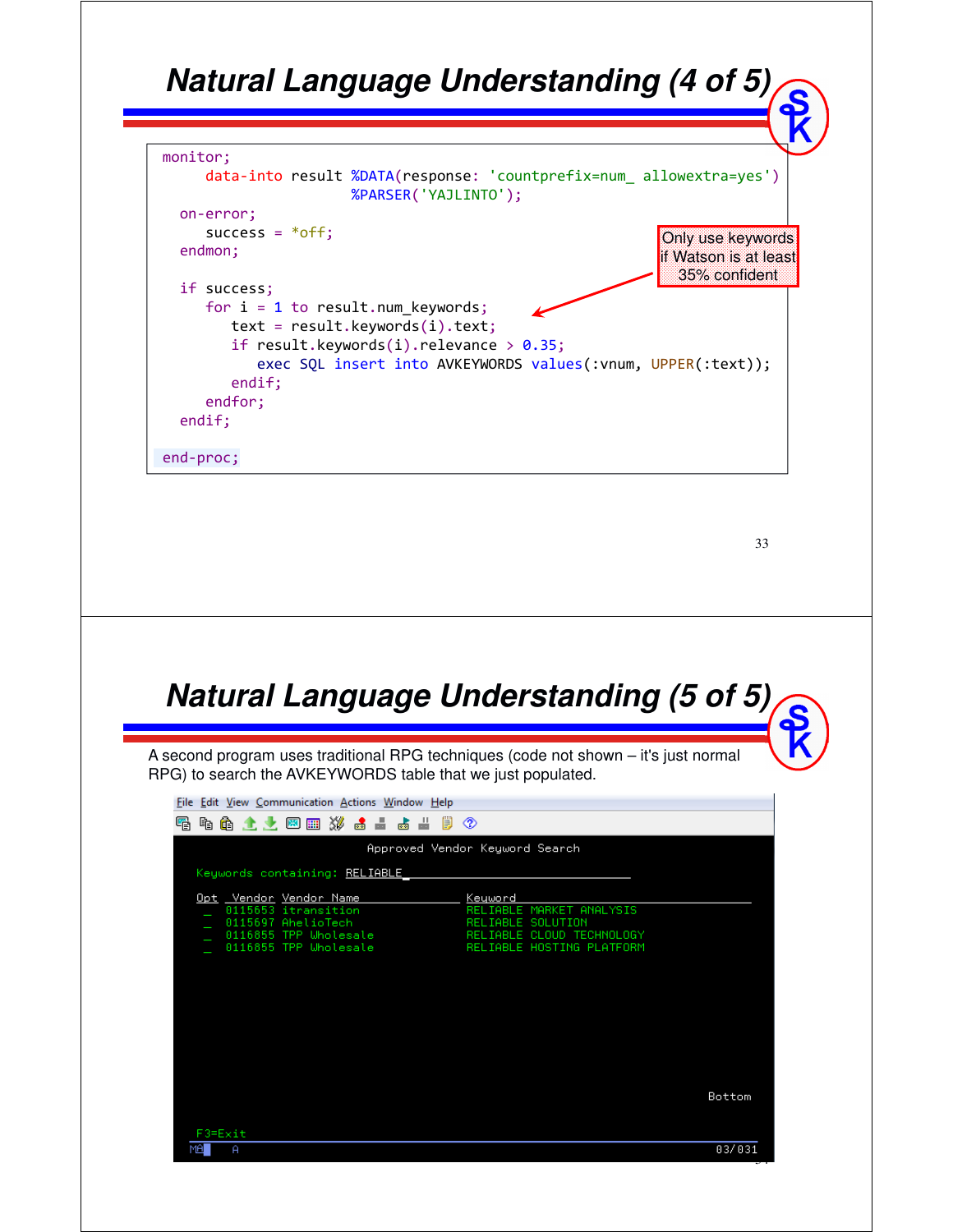## **Visual Recognition API**

Watson's Visual Recognition can "understand" the contents of photographs or video frames. It seeks to answer two questions:

- What is in this image?
- •Are there other, similar, images?

There is setup involved. You must "train" Watson in how to recognize a given subject.

Once trained, however, it can recognize the same subject in any picture, even from different angles.

| ٠                |                   |
|------------------|-------------------|
| I<br>I<br>×<br>v | i<br>۰.<br>٠<br>v |

### **Training the Visual Recognition Tool**





Training involves:

- • Upload .ZIP files with matching images.
- • Upload .ZIP file(s) with "negative" matches (to teach Watson what not to consider a match)

There is a tool on IBM Cloud that you can use to train the API. (No need to write code to do that if you don't want to!)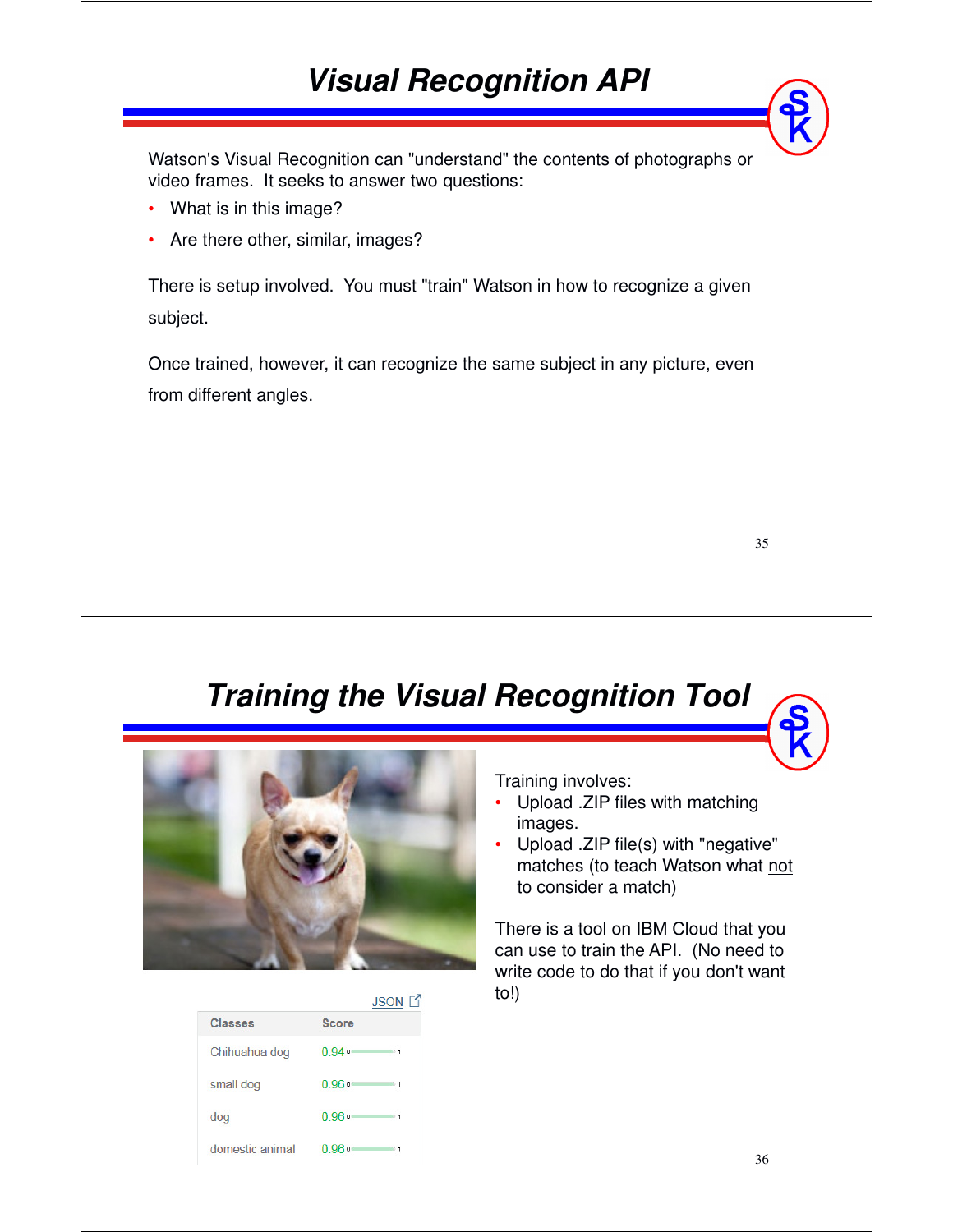### **Insurance Claim Example (Background Info)**

This example started with an old, green-screen, RPG program for entering insurance claims (such as car accidents)

|                                                                                                                                |                                                                              | Accident/Claim Detail                            |                                            | change                                                                                                                  |
|--------------------------------------------------------------------------------------------------------------------------------|------------------------------------------------------------------------------|--------------------------------------------------|--------------------------------------------|-------------------------------------------------------------------------------------------------------------------------|
| Claim Number:<br>Description:<br>Date:<br>Time:<br>Units Involved:<br>Injured:<br>Hit and run?<br>Completed?<br>Accident Tupe: | 000001826<br>9/01/17<br>5:06:00<br>з<br>(Y/N)<br>(Y/N)<br>$SIC$ $(?=Prompt)$ | DRIVER RAN RED LIGHT                             | County:<br>City:<br>State:<br>Zip:         | Accident Location<br>MONTGOMERY<br>Address: 562 CONGRESS PARK<br>DAYTON<br>$LA$ $(?=Prompt)$<br>45458                   |
| Your Equipment:<br>Other Equipment:<br>Property:<br>Total:                                                                     | Estimates<br>1000.00<br>2800.00<br>1000.00<br>4800.00                        | Costs<br>2000.00<br>2600.00<br>500.00<br>5100.00 | Classification<br>Flat tire?<br>Vandalism? | Motorcycle involved? N (Y/N)<br>(Y/N)<br>N<br>Broken windshield?<br>(Y/N)<br>(Y/N)<br>Ν<br>Pedestrian involved? N (Y/N) |
| $F3 = E \times i t$<br>F10=Towing                                                                                              | F6=Damages<br>F11=Notes                                                      | F7=Work Orders<br>$F12 =$ Cancel                 | F8=Injured<br>F14=Photos                   | F9=Police<br>F15=Documents                                                                                              |
|                                                                                                                                |                                                                              |                                                  |                                            | 37                                                                                                                      |

**Insurance Claim Example (Background Info)**

Years later (but still awhile back) this application was converted to a web-based GUI using Profound Logic's tools. RPG Open Access was used so the RPG code didn't have to change, though a small amount of code was added to allow picture uploads.

|                                                                                                                                                                     |                                      | change                                                                                                                                         |                                                                                                                                                                                                |
|---------------------------------------------------------------------------------------------------------------------------------------------------------------------|--------------------------------------|------------------------------------------------------------------------------------------------------------------------------------------------|------------------------------------------------------------------------------------------------------------------------------------------------------------------------------------------------|
| Claim Number: 000001826<br>Main<br><b>Damages</b>                                                                                                                   | <b>Work Orders</b><br><b>Injured</b> | <b>Police</b><br><b>Notes</b><br><b>Photos</b><br><b>Towing</b>                                                                                | <b>Documents</b>                                                                                                                                                                               |
|                                                                                                                                                                     | <b>Accident Info</b>                 | Location                                                                                                                                       | <b>Estimates &amp; Costs</b>                                                                                                                                                                   |
| <b>Description:</b><br>Date:<br>09/01/17<br>Time:<br>5:06:00<br>Units Involved: 3<br>Injured:<br>2<br>m<br>Hit and run?<br>Completed?<br>Accident Type: Side-impact | DRIVER RAN RED LIGHT                 | County: MONTGOMERY<br>Address: 562 CONGRESS PARK<br>City:<br><b>DAYTON</b><br>State:<br>Louisiana<br>Zip:<br>45458<br>$\overline{\phantom{0}}$ | <b>Your Equipment:</b><br>1000.00<br>2000.00<br><b>Other Equipment:</b><br>2800.00<br>2600.00<br>Property:<br>500.00<br>1000.00<br><b>Total:</b><br>4800.00<br>5100.00<br>$\blacktriangledown$ |
|                                                                                                                                                                     | <b>Classification</b>                |                                                                                                                                                | Photo                                                                                                                                                                                          |
| Motorcycle involved?<br>Flat tire?<br><b>Broken windshield?</b><br>Vandalism?<br>Pedestrian involved?                                                               | П<br>п<br>$\overline{v}$<br>m        | Drop files here                                                                                                                                |                                                                                                                                                                                                |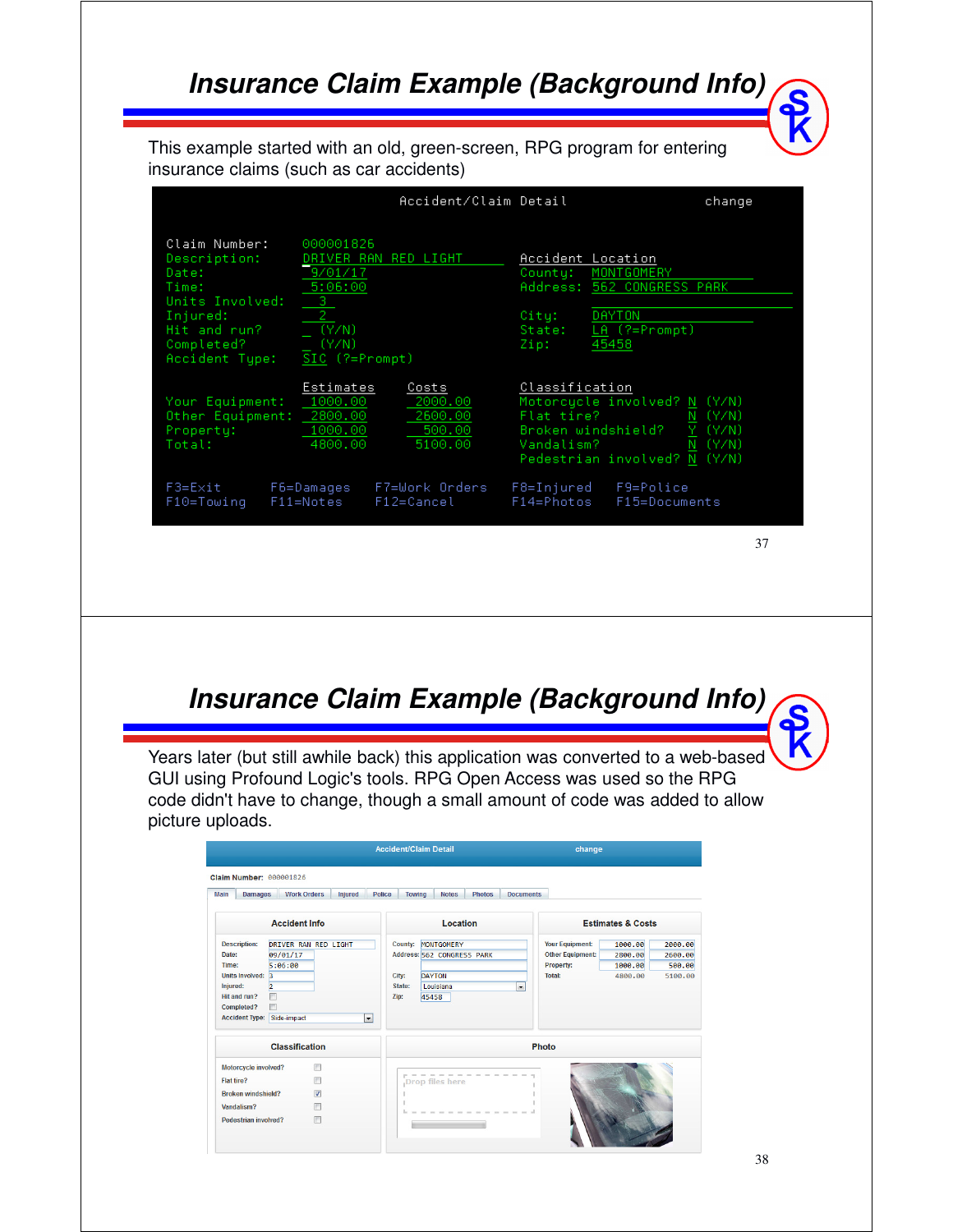### **Insurance Claim Example (Background Info)**

We decided to use Watson to help set the "Classication" of each claim.

- •Trained Watson with images to recognize each classification category
- •Now, when a user adds a new picture (or changes existing one)
- •Watson figures out the right "classification" of the claim.



### **Classification**

| Motorcycle involved?      |                          |
|---------------------------|--------------------------|
| Flat tire?                |                          |
| <b>Broken windshield?</b> | $\overline{\mathcal{A}}$ |
| Vandalism?                |                          |
| Pedestrian involved?      |                          |

#### 39

### **What Watson Determines**

We wrote a routine named watson\_classify for our RPG program. It accepts the pathname to the photograph (in the IFS) and returns the following data structure:

| D classify t<br>D<br>code<br>D | ds | qualified<br>template<br>$10i \ 0 \ inz(1)$      |
|--------------------------------|----|--------------------------------------------------|
| errMsg<br>D<br>class<br>D      |    | 500a varying inz('')<br>$256a$ varying $inz('')$ |
| D<br>score                     |    | $9p$ 7 inz $(0)$                                 |
| D obi                          | ds | likeds(classify t)                               |

- •"code" and "errMsg" are used to report an error (if any)
- •"class" is the classification determined by Watson
- •"score" is how confident (from 0=unlikely to 1=completely positive) Watson was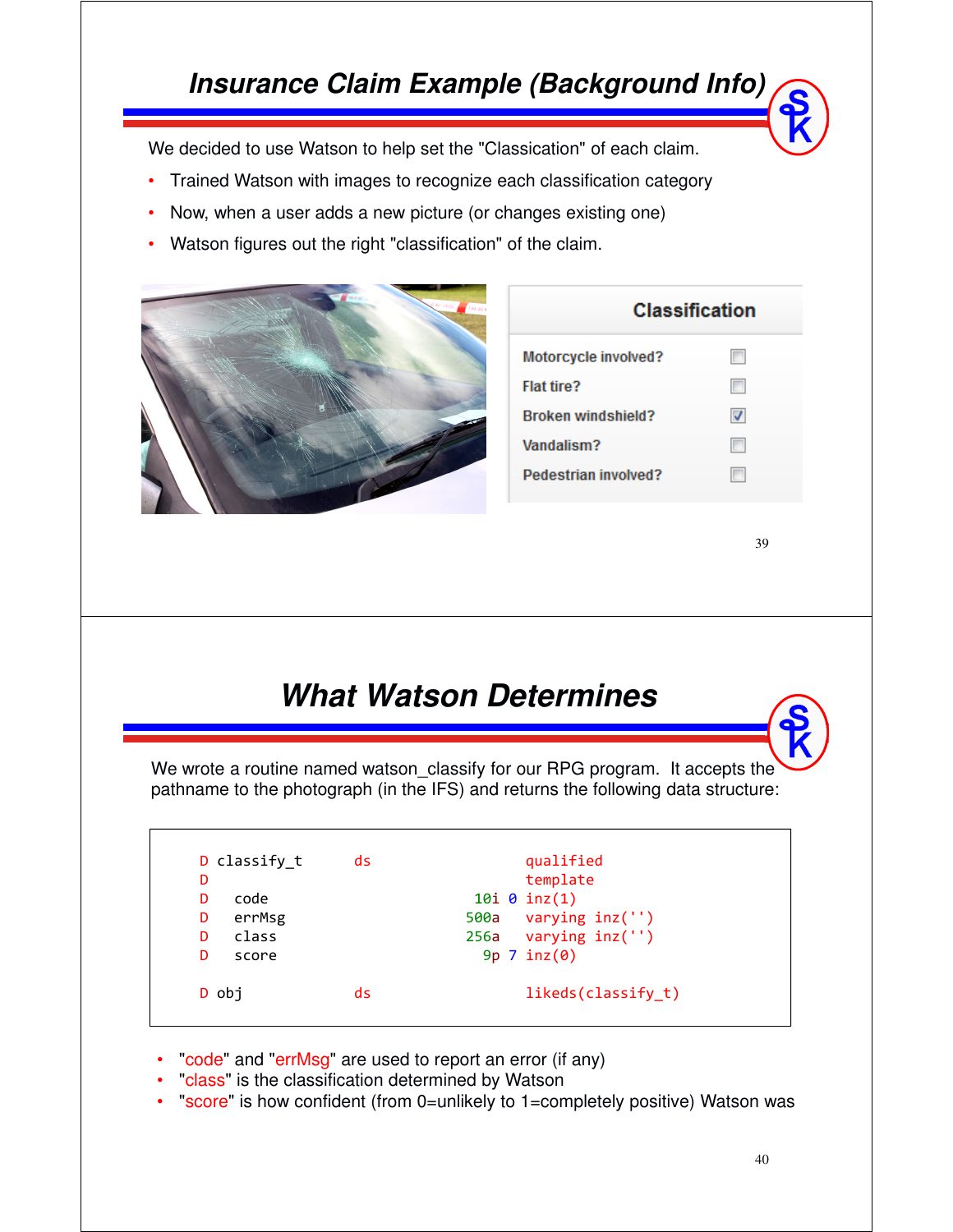### **Incorporating Into Existing Code**

The existing fixed format code was modified to call the Watson Visual Recognition "classify" API when the image was changed, and based on Watson's "first" choice (most likely classification) it sets the classification field to Y or N

```
C If UploadInfo = '001' 
C Eval done = *Off
// --------------------------------------------------------
 // New Code for recognizing image:
C eval obj = watson_classify(imagefile)<br>C if obj.score > 0.75
                          obj.score > 0.75C
C<sub>select</sub> contract contract of the select
C when obj.class = 'motorcycleaccident'
C eval cmmotor = 'Y'<br>C when obj.class = '
                          obj.class = 'brokenwinshield'
C eval cmbrokenw = 'Y'
  ...etc...
```
*If Watson wasn't 75% sure, we ignored it's classification (leaving it to the user)*

41

### **Visual Recognition RPG (1 of 6)**

```
dcl-proc watson_classify;
  dcl-pi *n likeds(classify_t);
     imageName varchar(256) const;
  end-pi;
  dcl-c WATSON API KEY 'the api key from IBM Cloud is put here';
  dcl-s imagePath varchar(256);
  dcl-s params varchar(256);
  dcl-s form pointer;
  dcl-s contentType char(64);
  dcl-s tempFile varchar(256);
   dcl-s rc int(10);
   dcl-s docNode like(yajl_val);
  dcl-s topClass like(yajl_val);
  dcl-s node like(yajl_val);
  dcl-s response varchar(100000);
  dcl-s errMsg varchar(500);
  dcl-s url varchar(500);
  dcl-ds result likeds(classify_t) inz;
```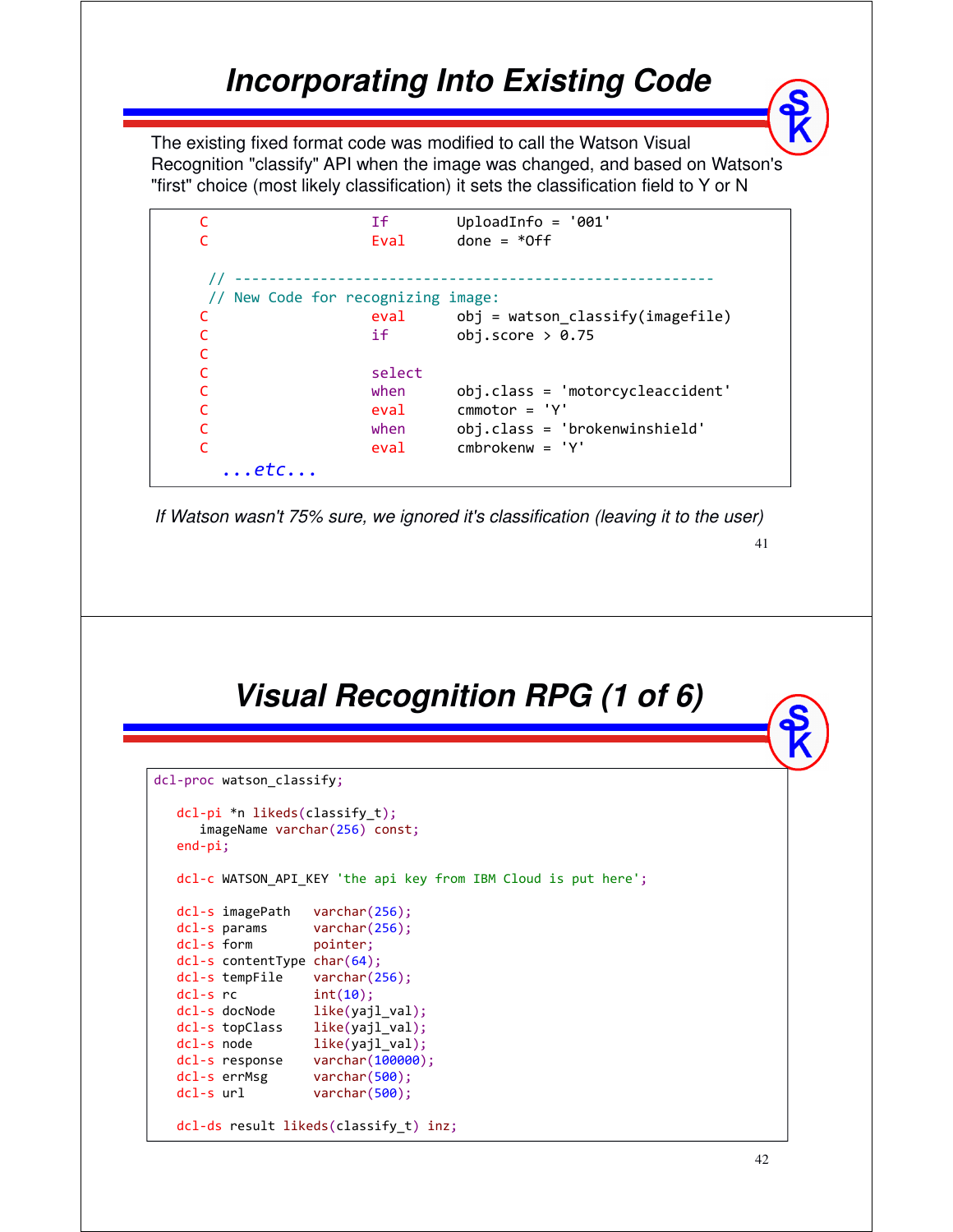### **Visual Recognition RPG (2 of 6)**

```
http_debug(*on: '/tmp/watson-claim15r.txt');
```

```
imagePath = '/www/profoundui/htdocs/profoundui/userdata/'
         + 'images/claims/' + %trim(imageName);
// Create a JSON document containing the
// parameters to the "classify" API:
yajl_genOpen(*off);
```

```
yajl_beginObj(); // {
yajl_beginArray('classifier_ids'); // "classifier_ids": [
yajl_beginQroj();<br>yajl_beginArray('classifier_ids');                           // "classifier_ids": [<br>yajl_addChar('insuranceclaims_1650517727');                                 // "id-goes-here"<br>yajl_endArray();          
yajl endArray();
yajl\_endObj(); \qquad \qquad // }
params = yajl copyBuffer();
```
The input JSON document is very simple – it just tells Watson which "classifier" to use (i.e. which set of data that we trained Watson with)

43

### **Visual Recognition RPG (3 of 6)**

| // Create a multipart/form-data form (like curl -F switch)<br>// to contain both the image and the parameters<br>// (this is created in a temporary IFS file) |
|---------------------------------------------------------------------------------------------------------------------------------------------------------------|
| $tempFile = http tempfile();$<br>form = http mfd encoder open( tempFile: contentType );<br>http mfd encoder addstmf( form                                     |
| : 'images file'                                                                                                                                               |
| $: \mathsf{imagePath}$                                                                                                                                        |
| : $'$ image/jpeg' );                                                                                                                                          |
| http mfd encoder addvar s( form: 'parameters': params );                                                                                                      |
| http_mfd_encoder_close(form);                                                                                                                                 |

The image is uploaded using a "multi part form", like a web browser would use.

- One part contains the input JSON document (from last slide)
- The other part contains the image.

yajl\_genClose();

HTTPAPI's multi-part form data (MFD) tool creates this form in a temporary IFS file. Although the images in the insurance claims are small, HTTPAPI has the capacity to handle multiple gigabytes of data, so keeping the form in memory isn't practical.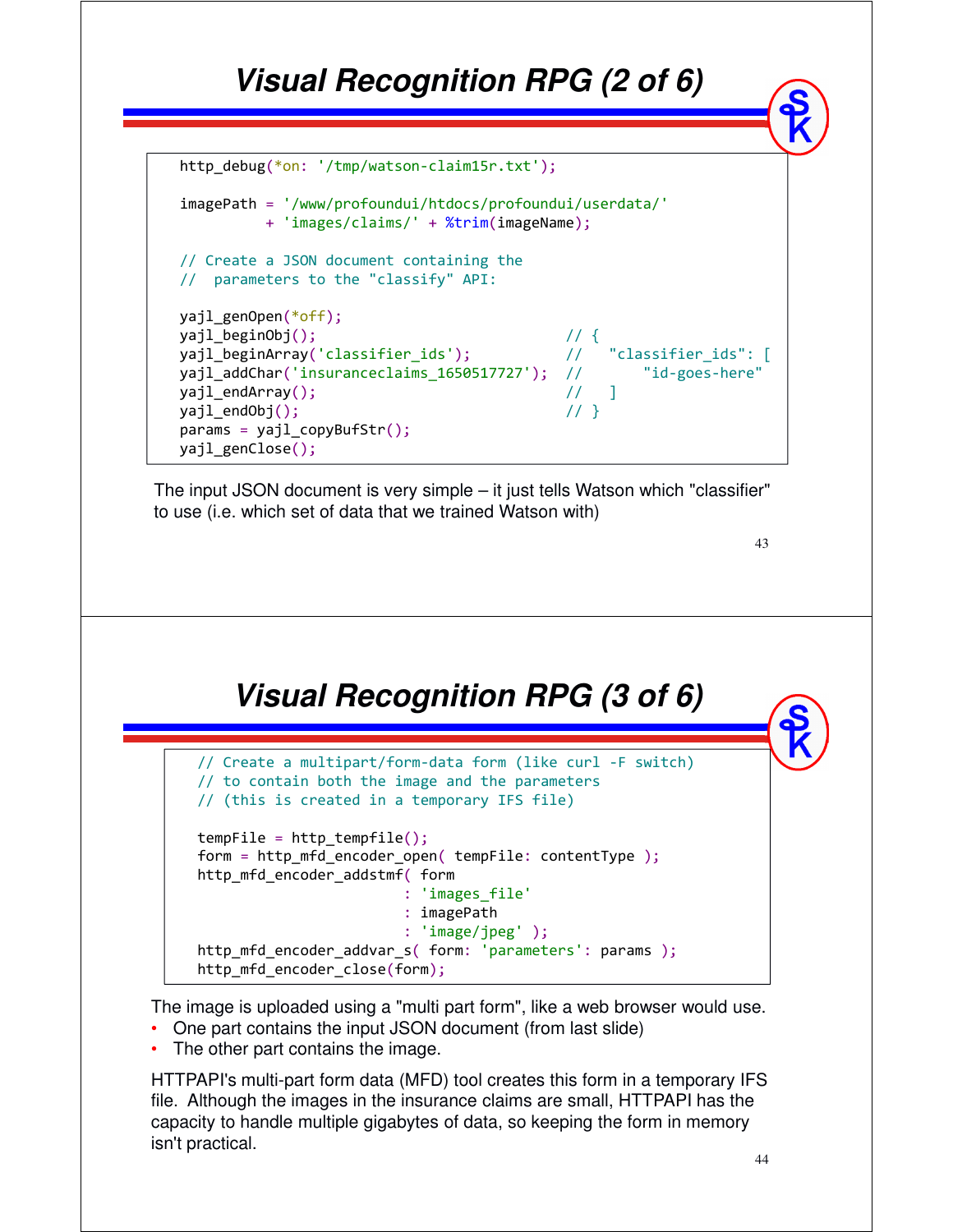## **Visual Recognition RPG (4 of 6)**



Since the input is an IFS file, but I wanted the output to be returned as a string, I used the http\_req() routine.

There are two parameters for "response data", for string and file, respectively. Also two for "send data", a string and a file. One send option and one response option must be set to \*omit.

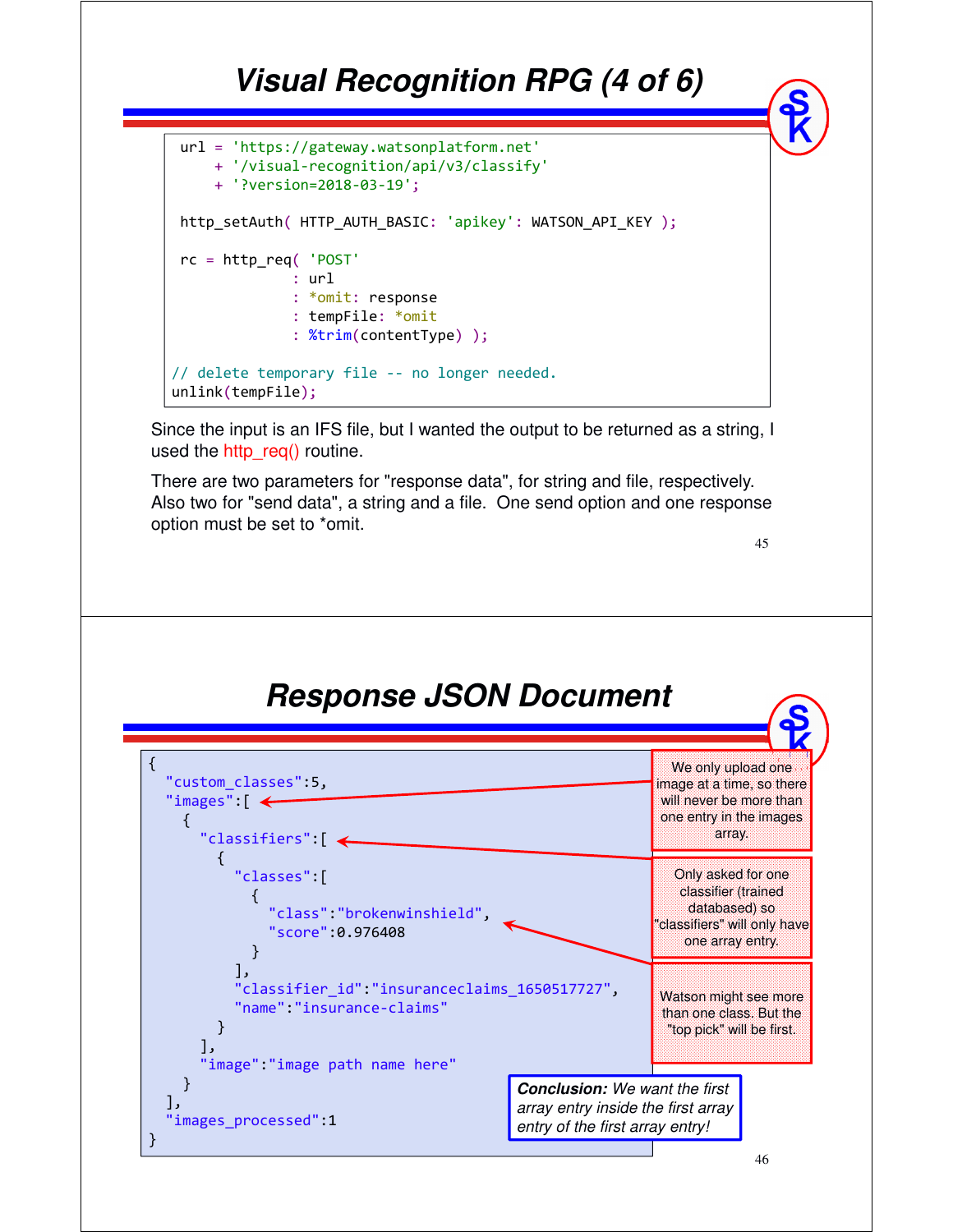### **Visual Recognition RPG (5 of 6)**

| dcl-ds watsonData qualified;    |                                                 |
|---------------------------------|-------------------------------------------------|
| $dcl-ds$ images $dim(1)$ ;      | " $images" [$                                   |
| $num\_classifiers int(10);$     | "classifiers":[{                                |
| $dcl-ds$ classifiers $dim(1)$ ; |                                                 |
| num classes $int(10)$ ;         | "classes": $\lceil \cdot \rceil$                |
| $dcl-ds$ classes $dim(10);$     | " $class$ ":"{ $string$ }",                     |
| class varchar(100);             | "score": {number}                               |
| score $packet(7: 3);$           | $\vert \cdot \vert$                             |
| $end-ds;$                       |                                                 |
| classifier_id varchar(100);     | "classifier_id":"{string}",                     |
| varchar $(100)$ ;<br>name       | $"name":" {string}$<br>$\overline{\phantom{a}}$ |
| end-ds;                         |                                                 |
| $end-ds$ :                      |                                                 |
|                                 |                                                 |

47

48

### **Visual Recognition RPG (6 of 6)**

```
monitor;
     data-into watsonData %DATA( response
                                : 'case=convert +
                                  countprefix=num_ +
                                  allowextra=yes')
                          %PARSER('YAJLINTO');
     if watsonData.images(1).num_classifiers >= 1
        and watsonData.images(1).classifiers(1).num classes >= 1;
           result.class = watsonData.images(1)
                          .classifiers(1).classes(1).class;
           result_score = watsonData.inages(1).classifiers(1).classes(1).score;
     endif;
  on-error;
     result.code = -1;
     result.errMsg = 'JSON Parse failed';
  endmon;
  return result;
end-proc;
```